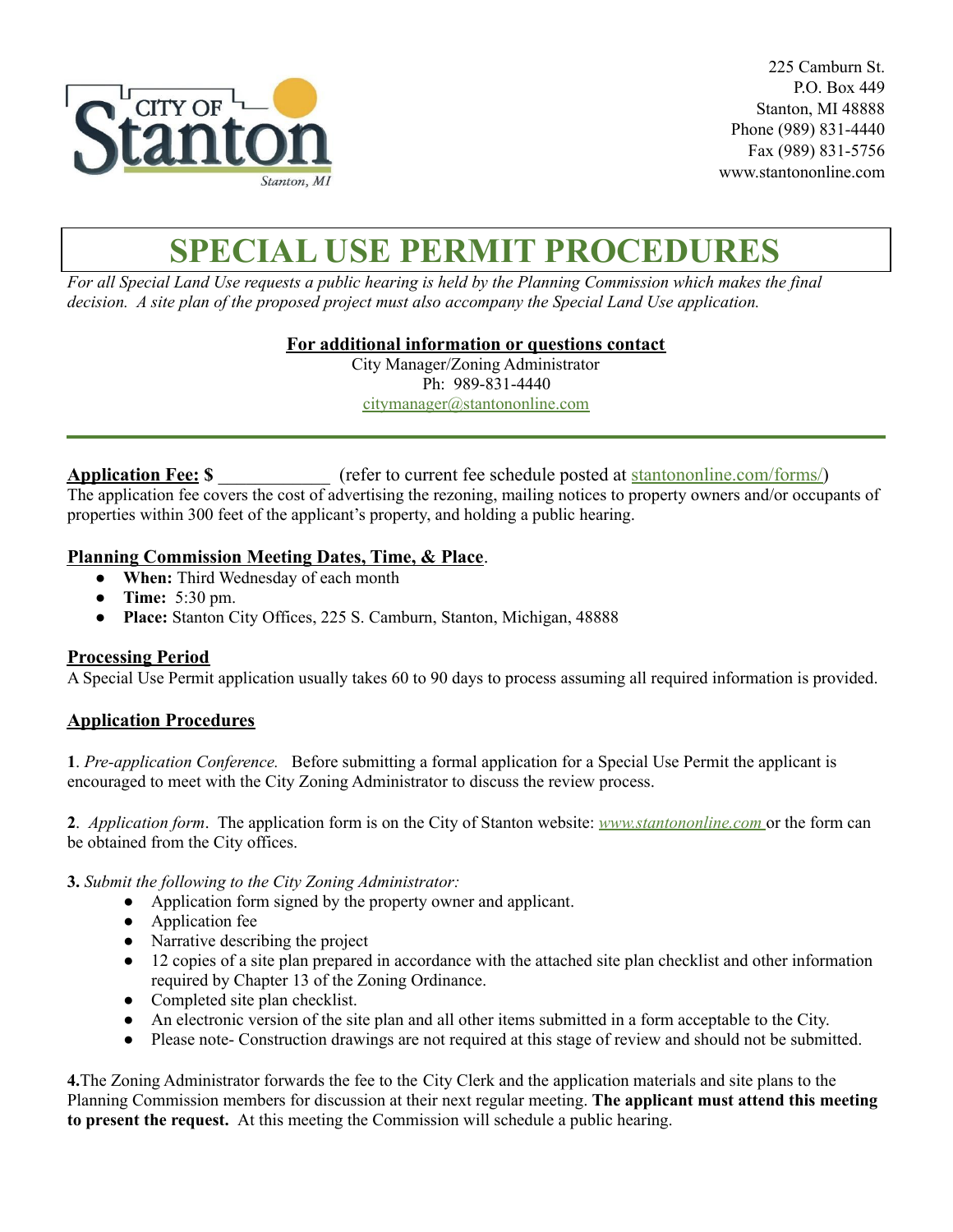**5.** The City Clerk prepares the notice of the public hearing which is published in the Greenville Daily News. The notice is also mailed by the Clerk to occupants and property owners within 300 feet of the boundaries of the proposed property. The notice must be published and mailed at least 15 days before the date of the public hearing.

The mailing list is taken from the most recent City assessment roll. A notice is also sent to any utility, airport or railroad that registers its name with the City for purposes of receiving such notice.

In cases where property within 300 feet of the site proposed for rezoning is within another municipality, the Clerk will obtain a list of those property owners in the adjoining municipality which are within 300 feet of the site to be rezoned and mail them a notice of the public hearing. An affidavit of the mailing is made and kept in the City files.

**6**. A report analyzing the request for a rezoning is typically prepared by the Zoning Administrator City Planner for the Planning Commission. This report is also sent to the applicant before the public hearing.

**7.** The public hearing is held by the Planning Commission. The applicant and others in attendance are provided an opportunity to speak on the request. Following the public hearing that same evening or at a subsequent meeting, the Planning Commission **may vote to approve, approve with conditions, deny, or modify the special land use request and site plan.** The City Commission is not involved in deciding special land use requests.

To approve a Special Land Use, request the Commission must find that the proposed use meets all of the General Standards for Special Use Permit approval contained in Section 14.03 of the Zoning Ordinance. **These Approval Standards are attached.**

**8.** The City Clerk notifies the applicant in writing of the final decision of the Planning Commission including any conditions of approval.

**9.** If the special land use and site plan are approved by the Planning Commission, any revisions required by the Commission to the site plan must be submitted to the Zoning Administrator or City Planner for a final review. Three copies of the final approved site plan shall then be dated and signed by the Chair of the Planning Commission. One copy shall be retained by the applicant, one by the Montcalm County Building Inspector and one by the City Clerk.

**10**. Following approval of the site plan, a building permit may be applied for at the Montcalm County Building Department, 211 W. Main St. Stanton, MI 48888 Phone: (989) 831-7394.

### **Validity of Approved Special Use Permit and Extension**

A special land use permit shall expire one year after it is granted, unless construction is complete or commencement of the use has substantially begun. The Planning Commission may, upon request by the applicant, extend the term of the special land use by successive periods of up to one year each upon a finding that there have been no changed conditions in the area which would require reconsideration of the special land use application or site plan.

If a use authorized by a Special Land Use permit ceases for a period of two consecutive years the Special Land Use permit shall be considered to be voided and the use shall not be re-established except in accordance with the procedures of Section 14.02 of the Zoning Ordinance.

#### **Amendment of an Approved Special Use Permit**

Any person or agency owning or operating land for which a Special Land Use has been approved shall notify the Zoning Administrator of any proposed amendment to the approved use and site plan. Any proposed change to the conditions that were attached to the approval of the Special Land Use or any proposed change to the Special Land Use itself shall be reviewed by the Planning Commission, which shall determine if the proposed changes constitute a major or minor change.

A major change is defined as a change in the conditions of approval or the Special Land Use which would substantially alter the intensity of the use of the property so as to call into question compliance with the Special Land Use approval standards of Section 14.03 of the City Zoning Ordinance.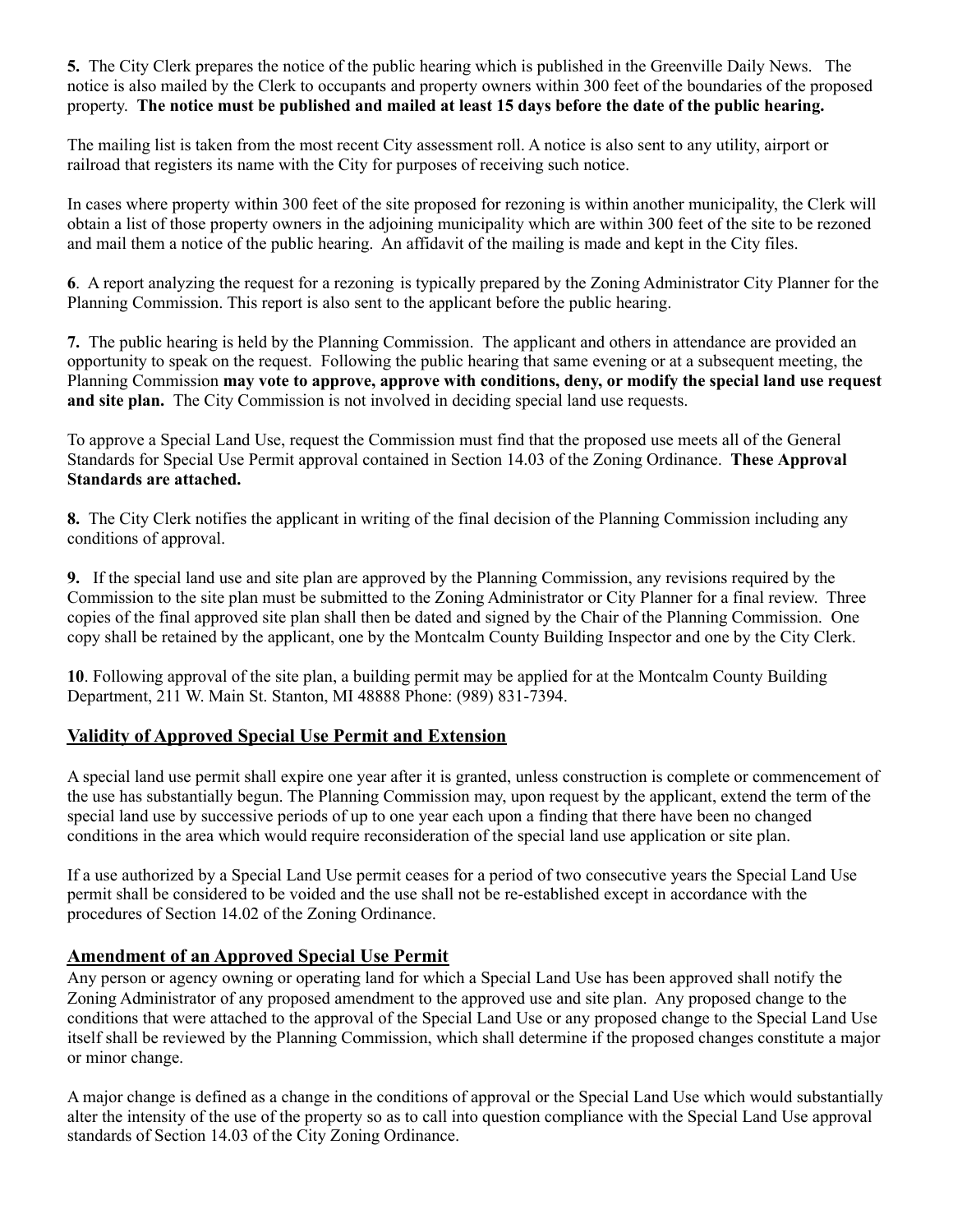Any major change shall be considered in the same manner as set forth in Section 14.02 of the Zoning Ordinance. A minor change requested for a Special Land Use may be approved by the Planning Commission without a public hearing.

## **Revocation of an Approved Special Use Permit**

If a violation of any of the conditions or standards imposed on a special land use is found to exist following inspection, the Zoning Administrator shall notify the owner of the premises of the special land use and the Planning Commission that such violation exists and that the permit will be revoked within 15 days of such notification. If said violation is not corrected with 15 days, the Planning Commission may revoke the permit. Furthermore, such a violation is hereby declared to be a violation of the zoning ordinance, subject to all of the remedies and penalties provided for in this ordinance.